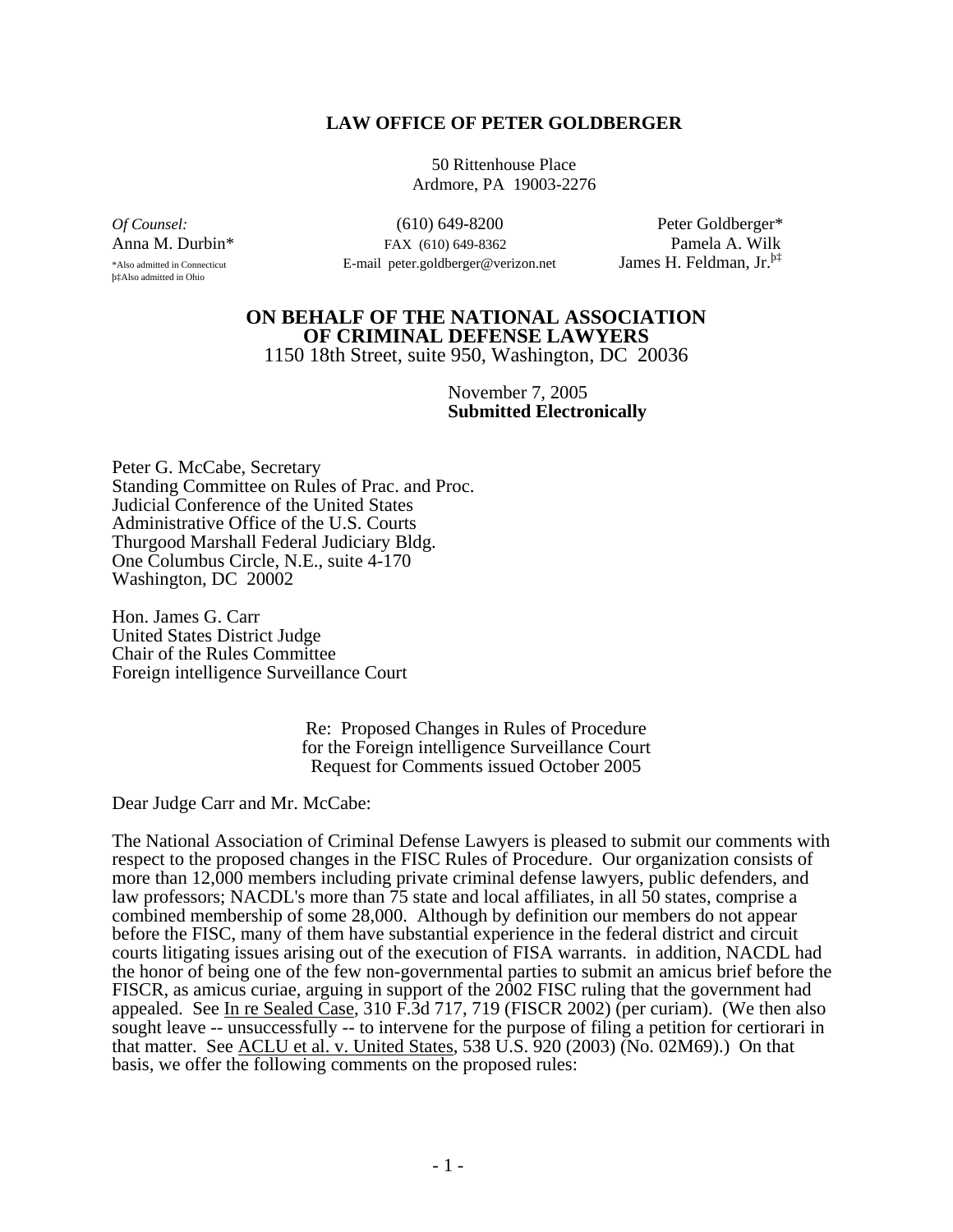NACDL applauds the effort of your committee to make the Court's rules more informative by making them more detailed. Given that FISC proceedings are uniformly (and probably inevitably) ex parte, we agree with the principal implication of these amendments that when proceedings are conducting outside of our usual adversary system, special obligations devolve upon the Court to ensure the integrity of the proceedings. In particular, we support the helpful elaboration in Rule 9 ("New Matters; Supplementation"), which is designed to force the government to disclose material falsehoods and omissions as well as any other significant errors in its FISA submissions and implementation. As the Court is painfully aware, this is not a trivial problem. Similarly, we are pleased to see Proposed Rule 12(c), which will further assist the Court in avoiding any intentional or inadvertent misleading by applicants for FISA orders by requiring the official supplying the information on which the order is based to attend the hearing unless excused. We likewise concur in the appropriateness of adding Rule 14 to implement the authority conferred by § 215 of the PATRIOT Act. As the Court knows the exercise of this power is especially controversial in the public mind, thanks to the laudable efforts of the American Library Association and others to call attention to potential abuses. Of further particular interest to NACDL are Rules 17 through 20, providing new FISC procedures when the government appeals.

Our specific comments on particular proposals are these:

## **Rule 5 (Licensing and Other Requirements for Attorney).**

Insofar as Rule 5 refers to non-governmental attorneys who may appear on behalf of private parties in enforcement proceedings, for example, the first sentence should be clarified so as to avoid any possible implication that the judge before whom the matter is pending may have discretion to *deny* the party permission to be represented by counsel. (See also our comment on Rule 14, below.) It might be helpful as well if the Rule would advert to the circumstances, such as enforcement proceedings (although there may be others that haven't occurred to us) when nongovernmental attorneys may appear before the Court. We also suggest (again with particular reference in our minds to Rule 14) that a mechanism be specified here to implement the right under the Criminal Justice Act to appointment of counsel for any person "who faces loss of liberty," 18 U.S.C. § 3006A(a)(1)(I), in an enforcement proceeding.

## **Rule 9 (New Matters; Supplementation).**

## *Subsection (a)(1) (Memorandum Relating to New Technology).*

In addition to explaining new surveillance or search techniques, the government's Memorandum should be required to address any *Daubert* issues raised by the techniques. That is, the Memorandum should forthrightly address any question which may exist whether the surveillance technology in question is generally accepted in the relevant scientific community as likely to produce accurate or reliable results.

In addition, and again in light of the inherently *ex parte* nature of proceedings requesting the issuance of FISC orders, NACDL suggests that the Court might find helpful the inclusion of a new provision suggesting reliance on amicus briefs when novel legal issues arise in the context of applications for orders. In a new subsection (a)(iii) in Rule 9 the Court might provide for inviting one or more non-governmental interest groups of recognized competence, integrity and reputation, such as NACDL, ACLU, the Electronic Frontier Foundation, the Center on Democracy and Technology, or the like, to submit a memorandum *amicus curiae* commenting on the govern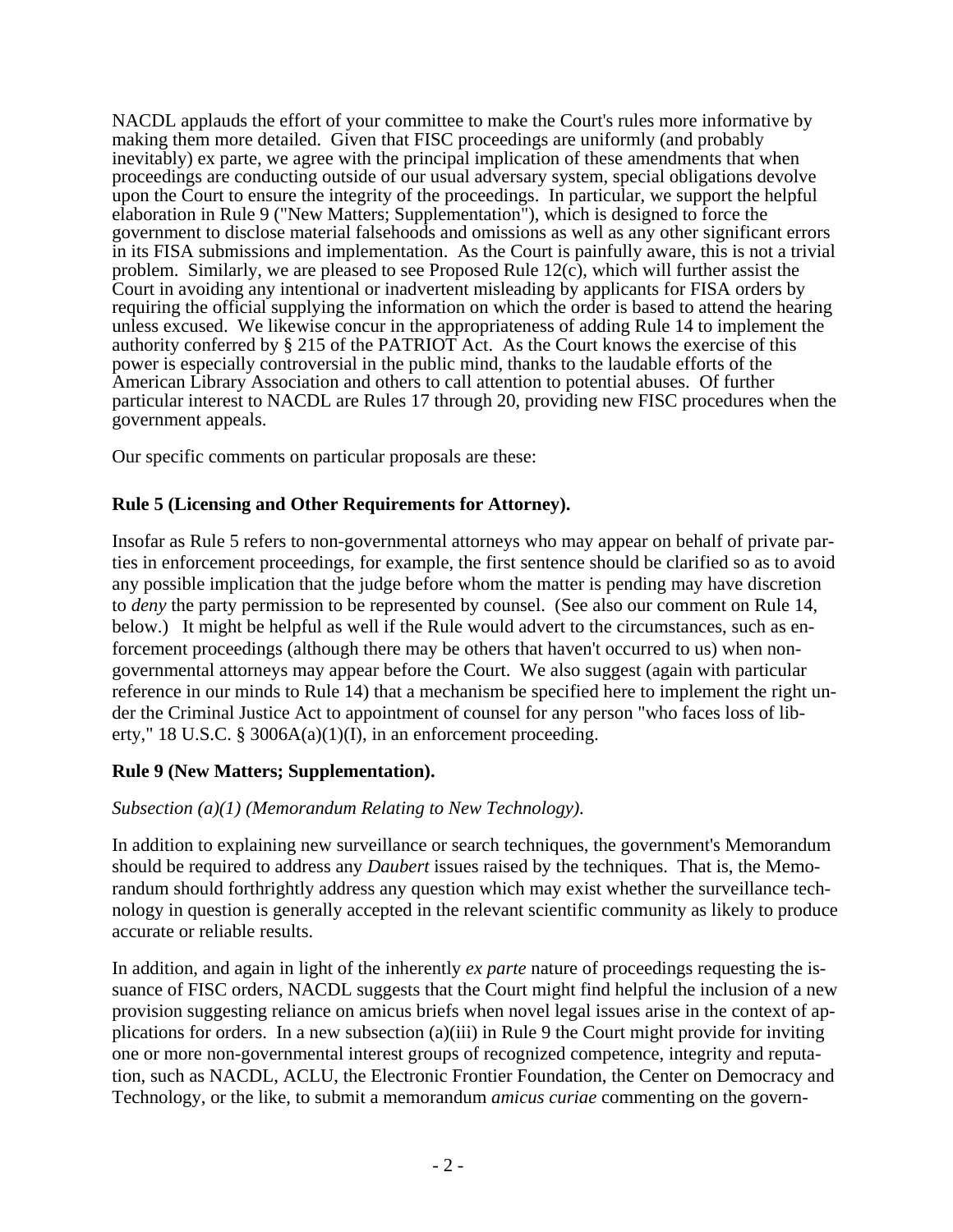ment's memorandum. The Court's obvious sensitivity to the critical issues which are raised by new forms of surveillance technology is gratifying. it seems to us that the amicus mechanism might be one that could be profitably used to ensure that the Court remains fully and objectively informed in that regard.

#### *Subsection (a)-(c) (Disclosure of Reliability Issues and of Non-Compliance).*

A provision should be added to this important new Rule under which the Court ensures that disclosures of questions about reliability of surveillance technology provided under subsection (a), as well as corrections of errors and material omissions under subsection (b), and non-compliance disclosures under subsection (c) are all provided later to any Court which sits to hear a motion to suppress under CIPA or any other procedure concerning the fruits of FISA surveillance which may later be offered or proposed to be offered in a criminal proceeding. Such an addition to the Rule would allow the other Court to fulfill its duties under the Fourth and Fifth Amendments, as implemented in such cases as *Brady v. Maryland*, 373 U.S. 83 (1963), and *Franks v. Delaware*, 438 U.S. 154 (1978).

#### *Proposed additional subsection 9(e) (Sanctions)*

NACDL suggests that the Court add, perhaps as Rule 9(e), a clear statement of standards and procedures for imposing sanctions on any officer of the Court, or perhaps also on any government official, who intentionally or recklessly misstates or omits a material fact from a FISA application or who intentionally or recklessly fails to comply with a FISA order. It is now apparent--both from the 2002 FISC opinion and from additional, more recent press reports, that the government has, in a number of instances, abused its *ex parte* status before the FISC. The Court has the inherent authority to sanction such misconduct, and should make clear in its Rules how it will exercise that authority.

#### **Rule 14 (Enforcement; Sanctions).**

The present proposal for a new Rule 14 is seriously deficient in one critical respect -- it fails to spell out the due process procedures to be afforded the respondent in a Show Cause proceeding. If we correctly understand the implications of this proposed Rule, the Court believes that it has inherent authority to enforce its orders and to impose appropriate sanctions on those who may disobey. Although an argument could be made that the FISC may properly only refer such possible contempt matters to the district court sitting in the location of the alleged noncompliance, NACDL does not dispute the Court's apparent assessment of its own authority in this regard. Accordingly, the Rule should spell out:

the respondent's right to fair notice --

of the nature and cause of the accusation, and

of the Court's alleged authority to proceed against the respondent;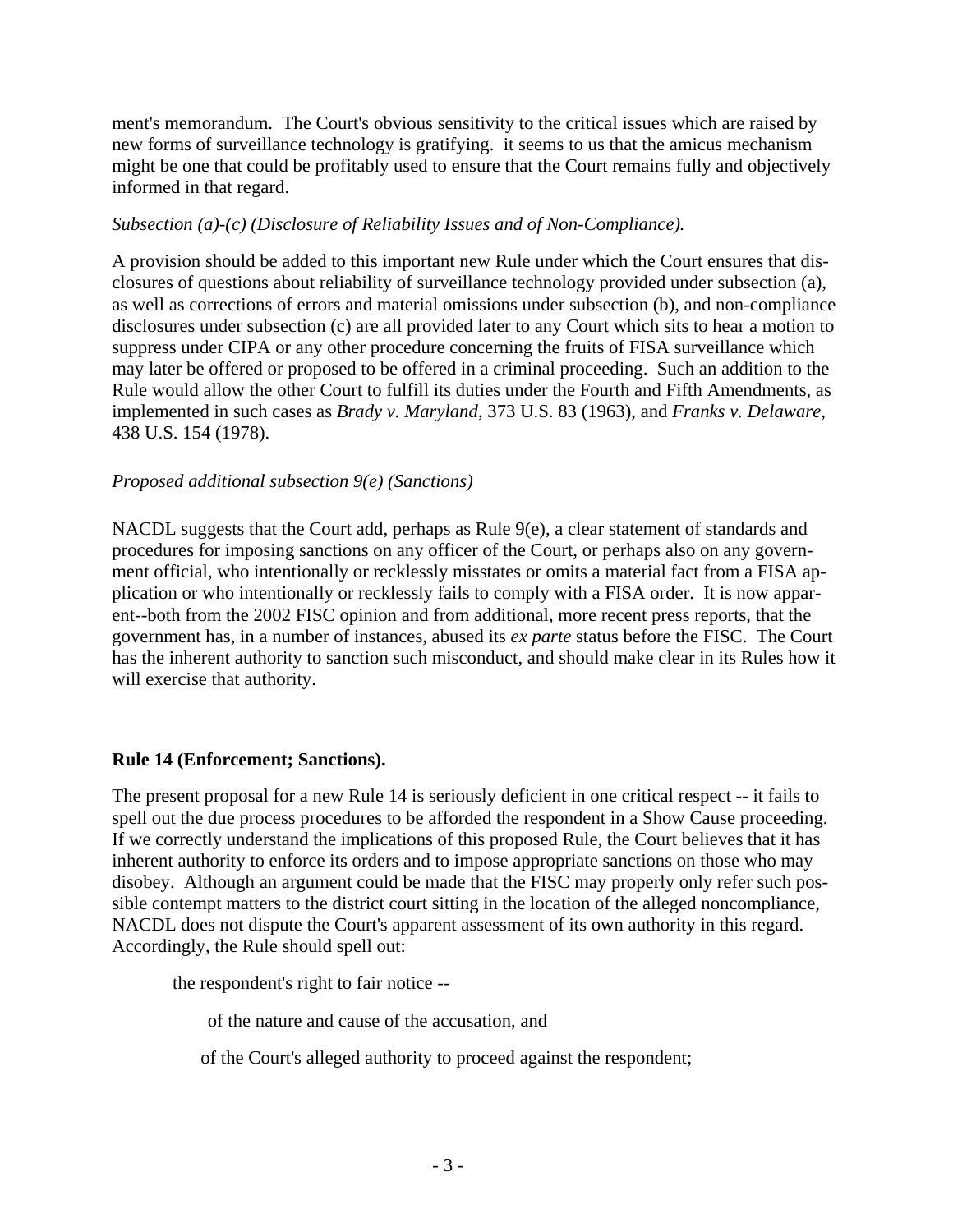that the respondent has a right to consult with and to be represented by counsel of choice in this connection (subject to the requirements of Rule 5);

that if the respondent cannot afford to retain counsel, then competent and independent counsel will be appointed to represent the respondent;

that the respondent has a right of discovery and disclosure prior to the hearing;

the government must bear the burden of going forward and of persuasion in the enforcement proceeding, by clear and convincing evidence;

the respondent's right to be present at the hearing and to hear the presentation of the government's evidence, subject to the Court's obligation to protect the national security;

that the respondent, by counsel, may confront and cross-examine the government's witnesses at the hearing;

that the Rules of Evidence will be applied at the hearing, subject to the Court's obligation to protect the national security;

the respondent's right to be heard before the Court on the issue of compliance or cause for non-compliance, including --

the right to present witnesses;

the right to testify in his, her or its own defense;

the right to present evidence;

that the respondent, if found not to have complied and not to have good cause in that regard, has a separate right to address the Court and to be heard, both personally and by counsel, on the question of the appropriate sanction; and

what right of appeal, if any, a sanctioned respondent may have.

#### **Rule 19 (Appeals - Statement of Reasons).**

NACDL suggests, in line with our comments proposing an added Rule  $9(a)(iii)$ , that this Rule provide that in furnishing his or her Statement of Reasons to the FISCR, the judge may also suggest the appointment of amicus curiae on appeal. The amicus would be expected to brief (or to brief and argue) in support of the challenged order. This would permit the FISA appellate process to be more fully informative and to maximize the probability of arriving on appeal at a correct result through the nearest equivalent possible to a true adversary process.

We recognize, of course, that these proposed rules apply only to the FISC, and not to the Foreign intelligence Surveillance Court of Review. Even though the Court of Review has not to date been called upon to hear many cases, it might be wise now to develop Rules to govern its operations. Those rules also unquestionably should authorize the court to seek *amicus* briefs on legal issues.